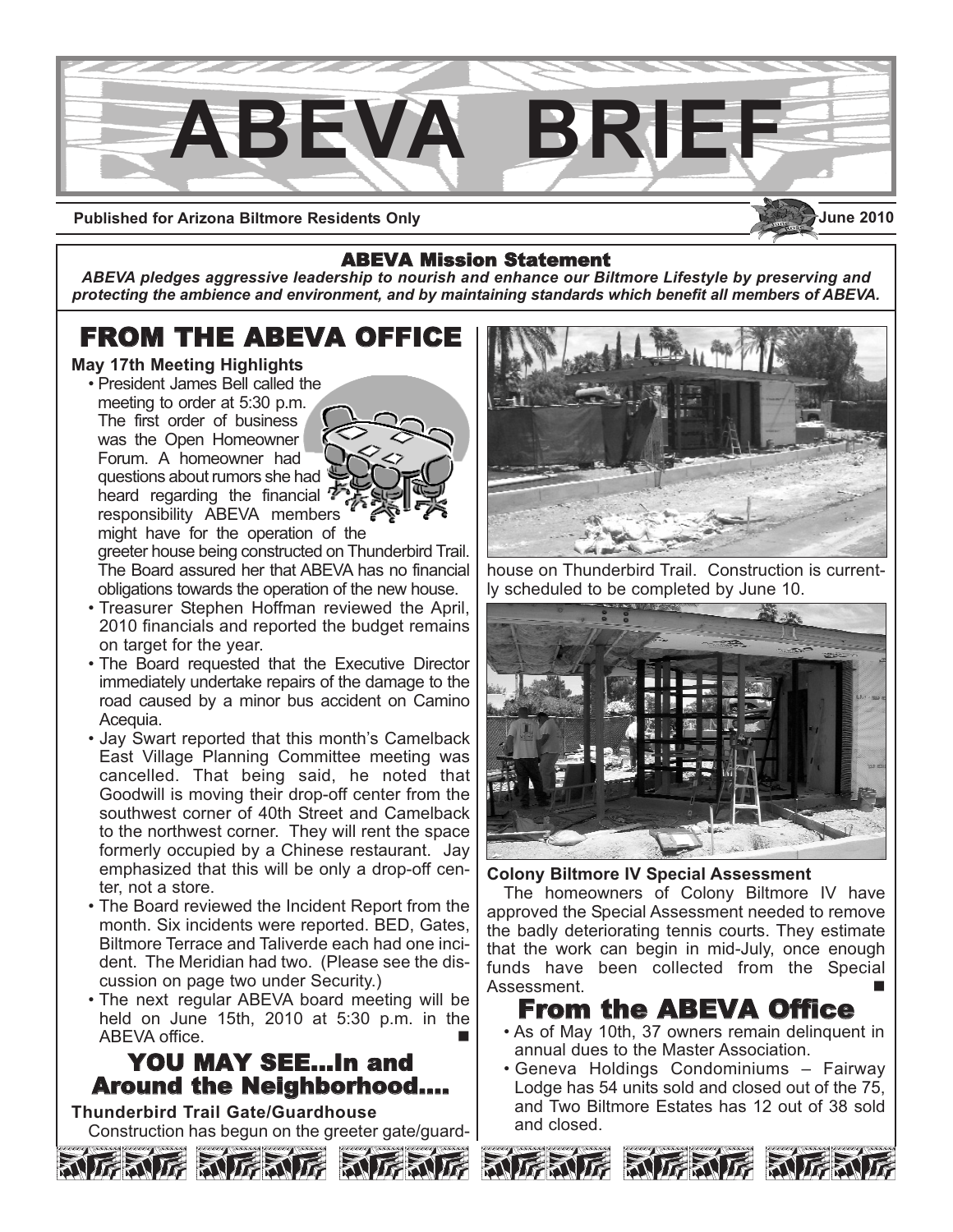**FRUE RUE RUE RI** 

- A top warning bar light has been installed on the patrol vehicle.
- The missing plants at Lincoln Drive and Arizona Biltmore Circle have been replaced, and summer flowers have been installed at all locations that ABEVA is responsible for.
- Several sidewalk repairs have been made to sidewalks along Arizona Biltmore Circle and Claremont.
- For aesthetic purposes, 19 bougainvillea plants have been installed along the concrete wall over the Grand Paseo walkway along Lincoln Drive. ■

# **SECURITY**<br>Since we live in a

generally safe area, it is easy to become complacent regarding personal and property safety. However, as noted on the previous page, there were six incidents from April



18th through May 14th. **PLEASE PROTECT YOUR-SELF AND THE REST OF OUR COMMUNITY BY FOLLOWING SOME SIMPLE RULES.** 

- **1. ALL VISIBLE ITEMS IN YOUR CAR ARE TAR-GETS.** Last month, two bags were taken that were left visibly in cars. The cars were locked, so the thieves broke windows. DO NOT LEAVE VISIBLE ITEMS IN YOUR CAR. Anything from a duffel bag with clothes to a garage door remote can be a target for theft.
- **2. OPEN WINDOWS ARE TARGETS.** Last month, thieves entered a house through an open window and stole several TVs. LOCK ALL DOORS AND WINDOWS.
- **3. SET YOUR ALARM.** If you have an alarm system, be sure to set it every time you leave your home and when you go to sleep.
- **4. MONITOR ALL WORKERS** while they are at or in your home. Last month, a Taliverde homeowner having work done returned home to find a car missing, along with electronics and jewelry. The Taliverde video confirmed that the worker drove out with the stolen car. If you are having work done on your house, make sure you know your contractor and all sub-contractors.
- **5. YOUR GATED COMMUNITY WILL NOT PRE-VENT ALL CRIMES.** Of the six incidents last month, five were in gated communities.

Should you see anything suspicious, call Roving Patrol at 602-369-4776 or Phoenix Crime Stop at 602-262-6151. Program both of these numbers in your home and cell phones.



## **ABEVA Mission Statement**

ABEVA pledges aggressive leadership to nourish and enhance our Biltmore Lifestyle by preserving and protecting the ambience and environment, and by maintaining standards, which benefit all members of ABEVA.

#### **Objectives**

- Monitor planning and zoning issues in the area, recommend changes and actively oppose those, which conflict with ABEVA's Mission Statement.
- Maintain and improve roads and common areas at a level of excellence unsurpassed by other high quality residential areas.
- Administer CC&Rs with logic and reason, ensuring that standards established for architectural and landscaping control are observed, and encourage all community associations to adhere to these principles.
- Develop a sense of community by improving communications among ABEVA, its residents and the community associations.
- Practice responsible financial management by investing dues and assessments to enhance the Biltmore lifestyle, and to ensure the value, desirability and attractiveness of the property, while maintaining adequate reserves for short-term and long-term fiscal demands.

## **Outdoor Water Conservation Tips**

Even though we use water every day, it's easy to take it for granted. Just imagine how you would function without clean water. It's everyone's



responsibility to conserve and protect water resources. The decisions and actions you make today truly affect our water resources for the future. The following suggestions will help you

get in the habit of saving water in the great outdoors:

- Get a rain gauge to measure rainfall. One inch of rain per week is generally sufficient for lawns and gardens. Supplement only when rainfall is inadequate.
- Use mulch around landscape plantings. Mulch will help eliminate weeds and hold moisture in the soil.
- Select hearty plants that don't need much water. Native plants that are well adapted to your climate and soils will survive well without supplemental watering.
- Water during the cool part of the day to avoid rapid evaporation.
- Raise the mowing heights on your lawn











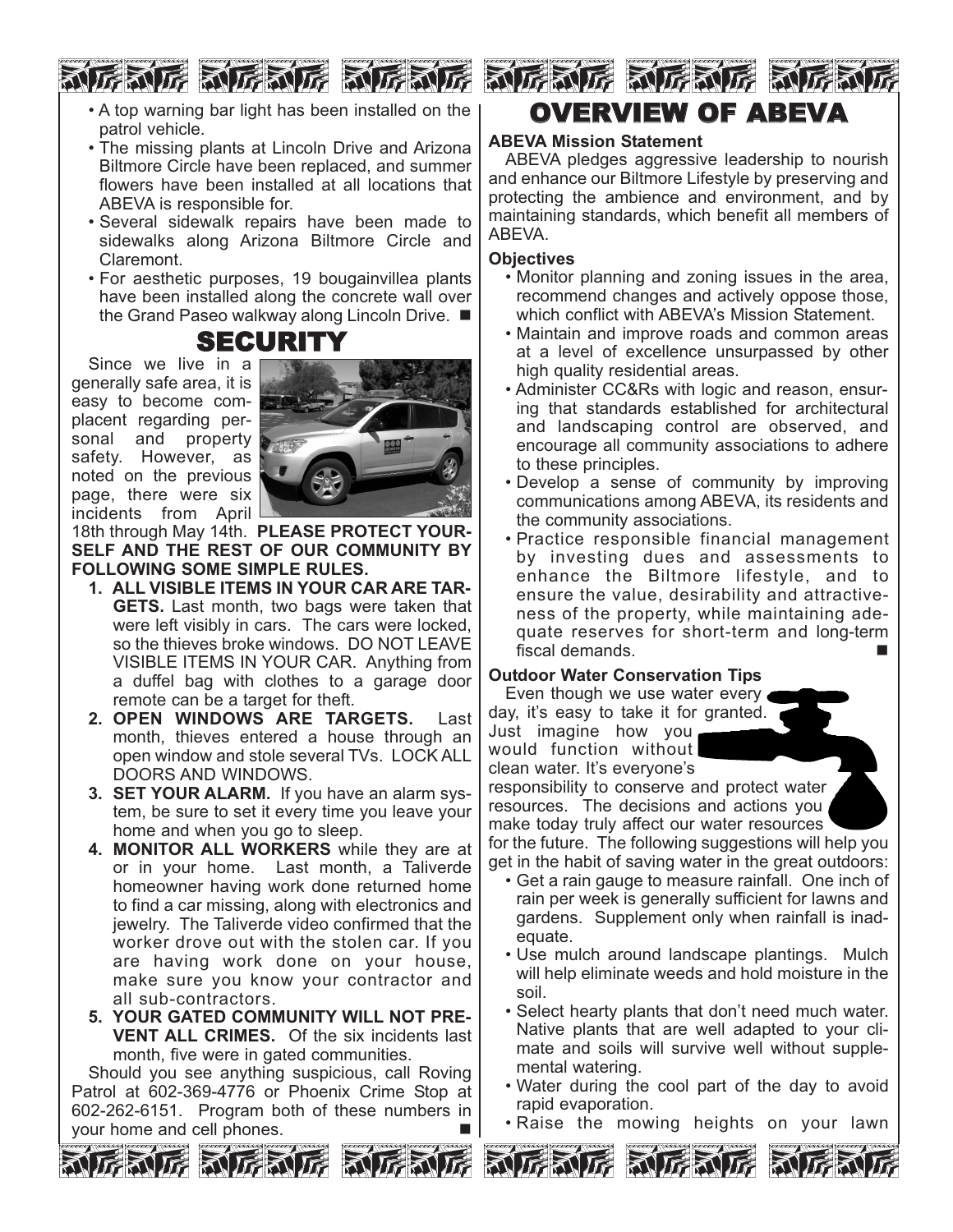mower. This promotes healthier grass that can better survive dry periods.

ne ne ne ne ne ne ne ne ne ne ne ne n

- When watering is necessary, water slowly and thoroughly. If you notice puddles or runoff, turn water off and wait for water to soak in. Also be sure your sprinkler puts water where you need it—not on driveways or sidewalks.
- Wash cars efficiently. First give the car a quick rinse, and then turn the water off. Wash one section of the car at a time and rinse that section quickly. Turn the water off each time. Visit www.auduboninternational.org for more conservation tips. -

# MEETINGS & LUNCHEONS

## **Camelback East Village Planning Committee**

The next meeting is scheduled for Tuesday, June 1st at 6:00 p.m. at the Devonshire Senior Center, located at 2802 E. Devonshire (one block north of Indian School Road). The meetings are open to the general public. For additional information, please call Marc Thornton, Camelback East Village Planner at 602-261-8701 or visit the website at http://www.phoenix.gov/PUBMEETC/indxhtml.html.

### **Biltmore Area Partnership Networking Luncheon**



The next Biltmore Area Partnership Networking luncheon will be on Tuesday, June 22nd at Lon's at the Hermosa Inn.

The guest speaker will be Deborah Ostreicher, Aviation Deputy Director for Public Relations, Phoenix Sky Harbor International Airport.

Deborah oversees media, public relations and customer service for the airport.

Lon's at the Hermosa Inn is located at 5532 North Palo Cristi Road in Paradise Valley. Reservations are required by Friday, June 18th, 2010. Networking will be from 11:30 a.m. until 12:00 p.m., when lunch will be served. The speaker will address the attendees from 12:30 p.m. until 1:00 p.m. The cost is \$25 for members and \$35 for non-members and guests. For additional information, please call Ed Rossi at (602) 957- 6483. Reservations and checks must be sent prior to the luncheon. Send checks to the Biltmore Area Partnership at 3104 East Camelback Road, # 174, Phoenix, AZ 85016. -

#### **Biltmore Networking Group**

The Biltmore Networking Group monthly happy hour provides an excellent opportunity to meet and network with others in the Biltmore community. There is usually a group of about 60-80 professionals with diverse careers including finance, fine arts, government, hospitality, law, marketing, medicine, real estate, technology and many more.



This month's happy hour is planned for June 3rd from 5:30 p.m. to 7:30 p.m. at the Omaha Steakhouse Garden Lounge inside the Embassy Suites Biltmore, located at 2630 East Camelback Road. There is no need to RSVP, and there is never a charge to attend these events. If you have any questions or would like to be added to the email list for monthly announcements, please contact Shahpar Shahpar at Tiffany & Bosco, P.A. at ss@tblaw.com or call (602) 255-6020. Shahpar is an attorney with the law firm of Tiffany & Bosco and she founded the Biltmore Networking Group in 2003.

# **ABEVA Board of Directors**

**James Bell, President Heather Litton, Vice President Stephen Hoffman, Treasurer Marcia Finberg, Secretary Camille Ercolano Steve Goldston Mark Monserez Dr. Arnold L. Serbin L.A. Shafkind Harvey Shrednick Jay Swart**

**ABEVA Office Information 2525 East Arizona Biltmore Circle, Building D, Ste. 145 Phoenix, Arizona 85016 Hours Mon.-Fri. 8:30 am-5 pm 602-955-1003 phone 602-955-1144 fax Roberta Peterson - Exec. Dir. email: rpeterson@abeva.com Beryl Ross - Executive Assistant & Notary - bross@abeva.com Roving Patrol: 602-369-4776 Police Dept. Non-Emergency: 602-262-6151 Resort Truck Parking on ABC Hotline 602-954-2573**



#### **Website Information**

Sign on to visit the website by going to www.abeva.com. If you do not yet have a login name and password, from the menu on the left choose e-forms, then choose login request, fill out the required information and click submit. We will send your preassigned login name and password back by email. You may read board minutes and the *ABEVA Brief* online. ■